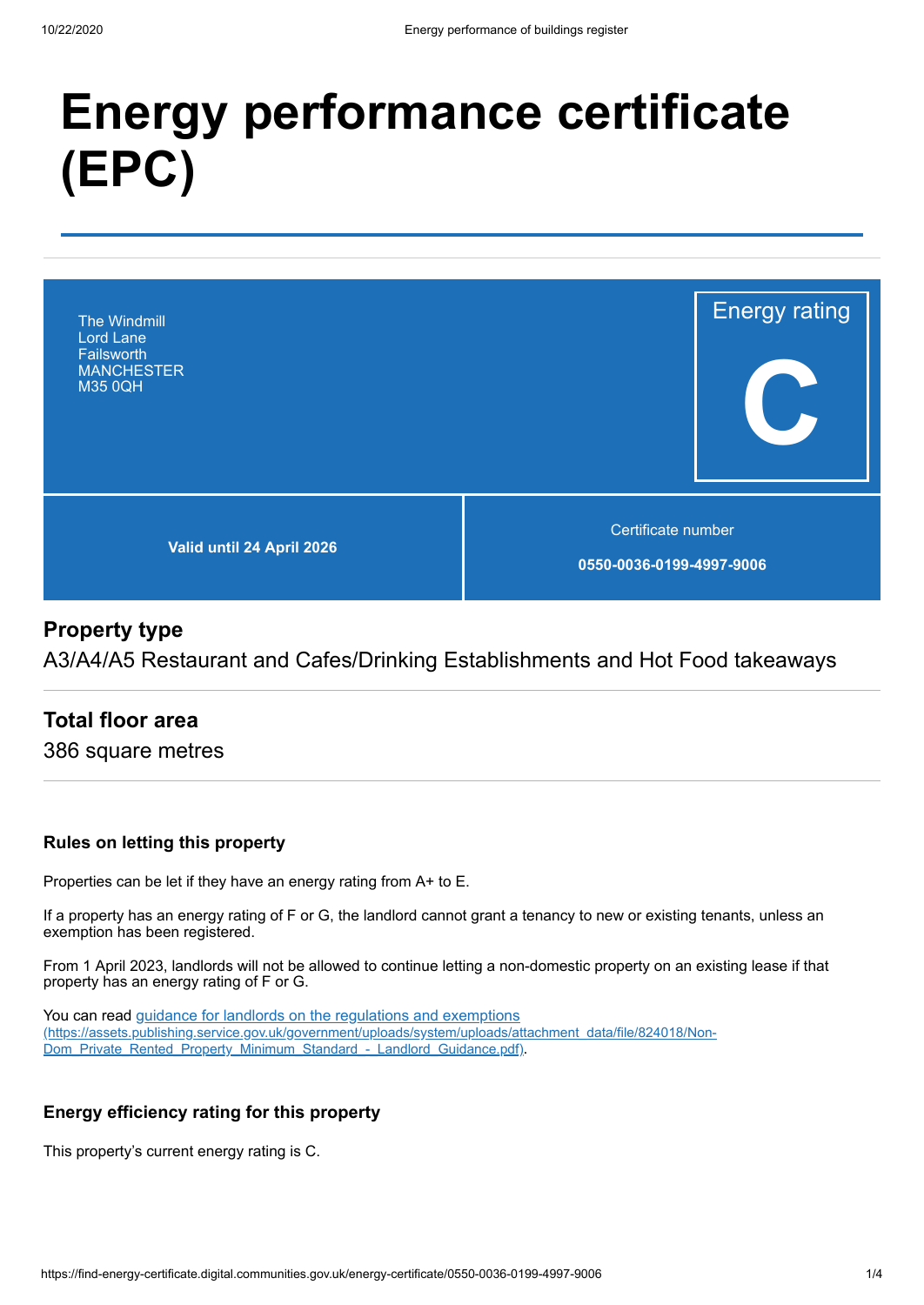

Properties are given a rating from A+ (most efficient) to G (least efficient).

Properties are also given a score. The larger the number, the more carbon dioxide (CO2) your property is likely to emit.

#### **How this property compares to others**

Properties similar to this one could have ratings:

**If newly built**

## **If typical of the existing stock**

**Breakdown of this property's energy performance**

#### **Recommendation report**

Guidance on improving the energy performance of this property can be found in the recommendation report [\(/energy-certificate/0970-5919-0496-0590-0040\)](https://find-energy-certificate.digital.communities.gov.uk/energy-certificate/0970-5919-0496-0590-0040).

#### **Contacting the assessor and accreditation scheme**

28 | B

**94** | D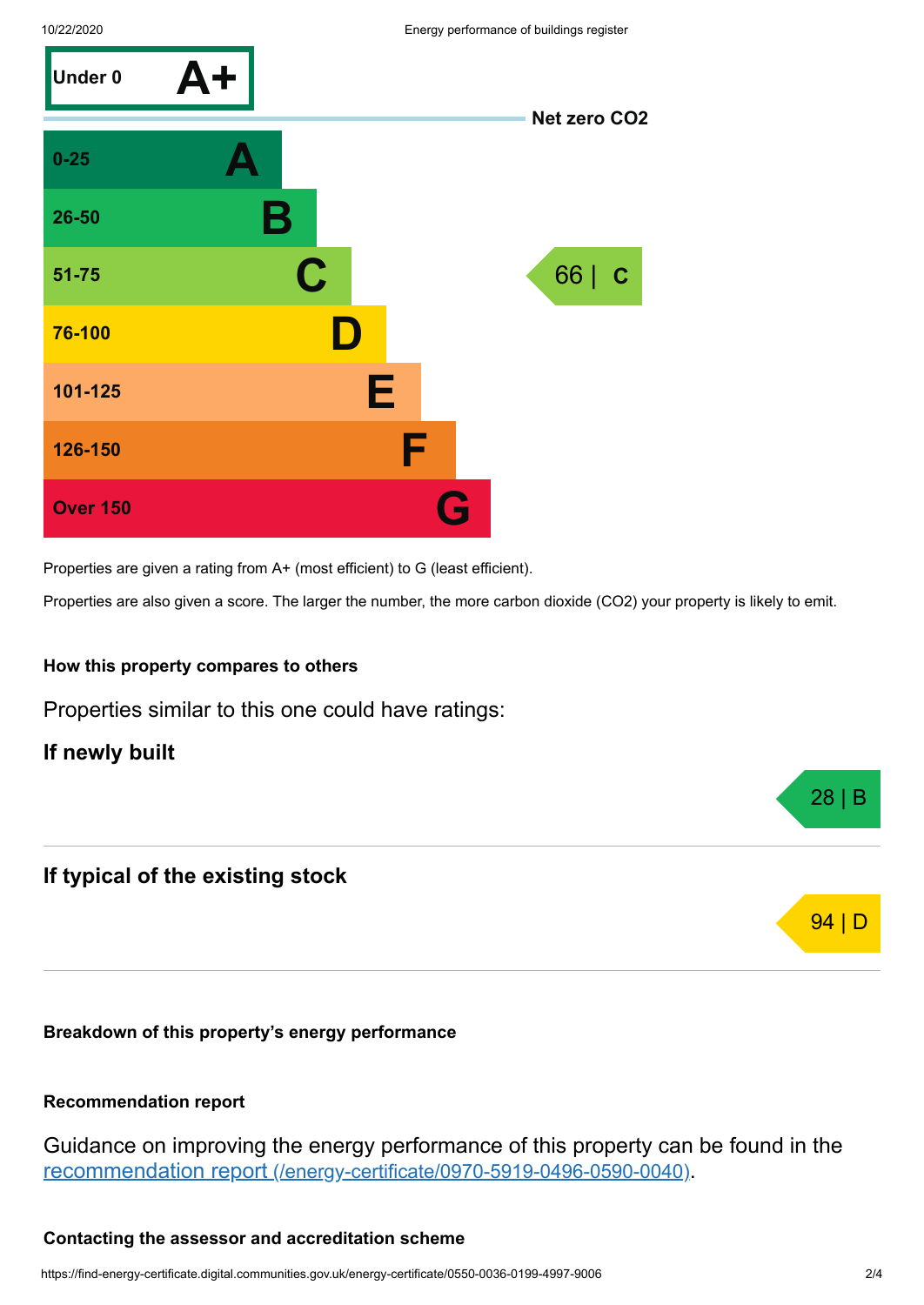This EPC was created by a qualified energy assessor.

If you are unhappy about your property's energy assessment or certificate, you can complain to the assessor directly.

If you are still unhappy after contacting the assessor, you should contact the assessor's accreditation scheme.

Accreditation schemes are appointed by the government to ensure that assessors are qualified to carry out EPC assessments.

# **Assessor contact details**

## **Assessor's name**

Joe Hussey

## **Telephone**

07411150850

# **Accreditation scheme contact details**

## **Accreditation scheme**

Elmhurst Energy Systems Ltd

# **Assessor ID**

EES/018638

## **Telephone**

01455 883 250

# **Assessment details**

# **Date of assessment**

15 March 2016

## **Date of certificate**

25 April 2016

## **Employer**

Wensley & Lawz Ltd

## **Employer address**

116 Walsgrave Road Coventry CV2 4ED

## **Assessor's declaration**

The assessor is not related to the owner of the property.